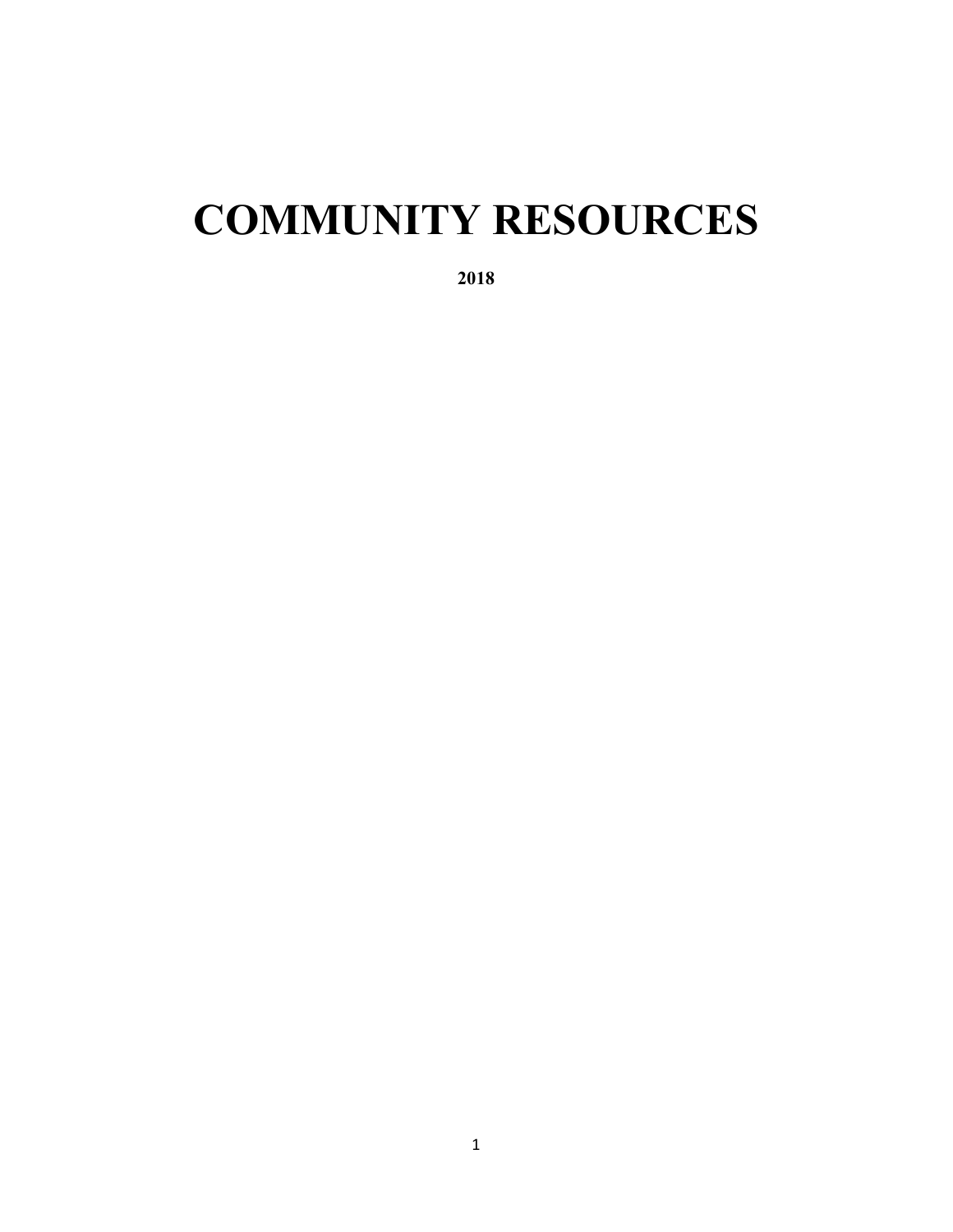# **COMMUNITY SERVICES**

#### **THE ARC NEW LONDON COUNTY**

125 Sachem Street Norwich, CT 06360 Phone: (860) 889-4435 Fax: (860) 889-4662

www.thearcnlc.org

Family advocacy, employment services, life skills training, recreation, residential services, respite program.

# **BOYS & GIRLS CLUB OF SOUTHEASTERN CONNECTICUT**

**Administrative Office**

59 Federal Street New London, CT 06320 Phone: (860) 574-9040

www.bgcsect.org

Core areas of programming include: Education and career development, sports, fitness, and recreation, character  $\&$ leadership, health & life skills, and the Arts.

#### **BOYS TO MEN NEW ENGLAND MENTORING NETWORK**

Jeremy Richman, Exec. Director: Jeremyrichman@comcast.com www.boystomennewengland.nationbuilder.com

www.boystomen.org

Community based mentoring project for adolescent males aged 12-17.

# **CATHOLIC CHARITIES**

331 E. Main Street Norwich, CT 06360 Phone: (860) 889-8346 www.ccfsn.org

Emergency basic needs, behavioral health services, adolescent substance abuse treatment, adoption services, pregnancy help, mortgage counseling, refuge, migration, and immigration services, Office of Family Life, parenting education.

#### **CENTER FOR HOSPICE CARE SOUTHEAST CONNECTICUT**

227 Dunham Street Norwich, CT 06360 Phone: (860) 848-5699 Toll Free: 1-877-654-4035

www.hospicesect.org

Provide clinical care and counseling services to terminally ill patients and their families, regardless of age, financial status, or the particular illness involved.

## **CENTRO DE LA COMMUNIDAD, INC.**

109 Blinman Street New London, CT 06320 Phone: (860) 442-4463 www.centro-sect.org

The agency offers translation services, job assistance, GED, computer, English and Spanish enrichment courses, and social services to ensure access to food, housing, and health care.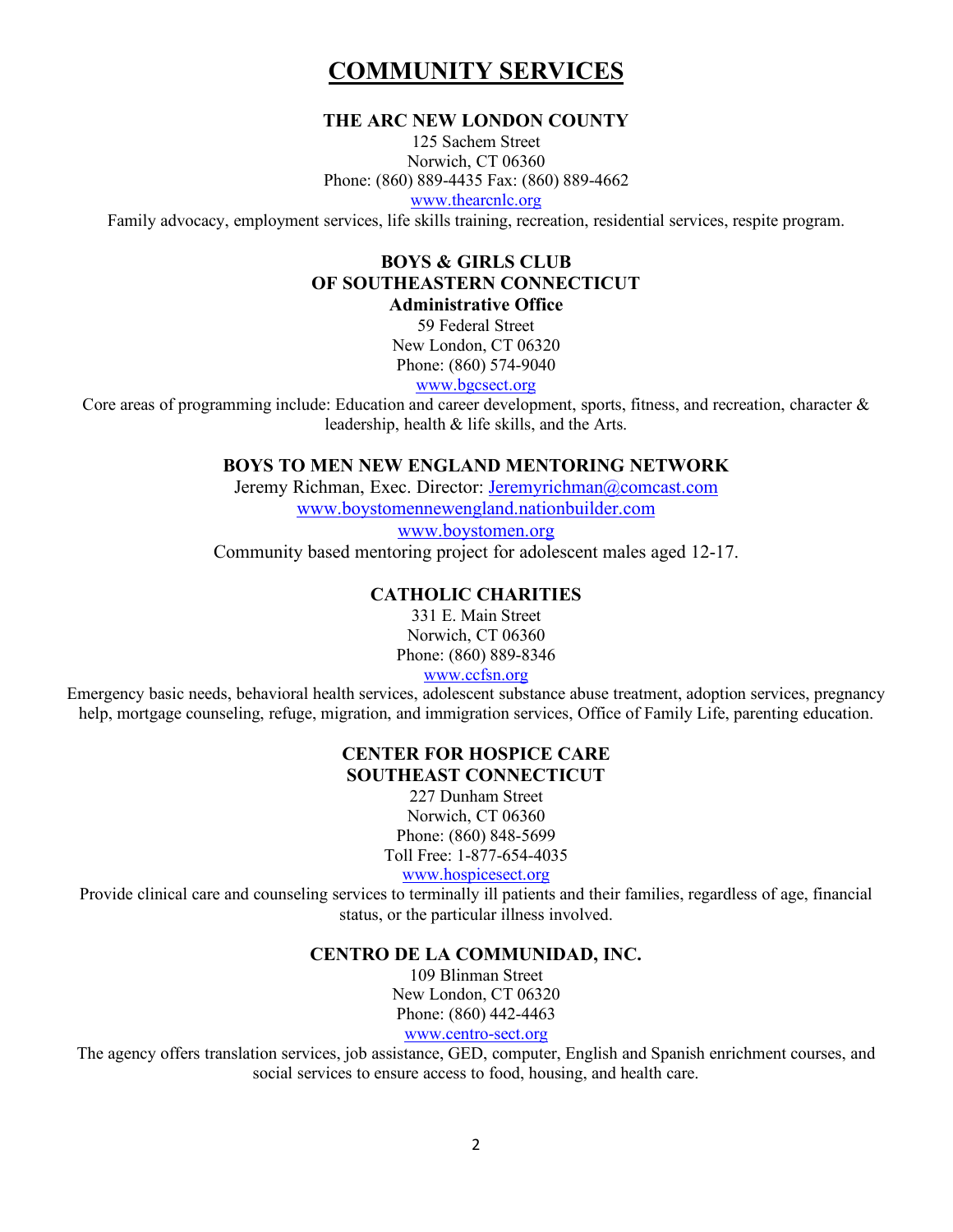#### **COMMUNITY HEALTH RESOURCES**

55 Main Street, Suite 410 Norwich, CT 06360 Phone: (860) 885-6054 Fax: (860) 885-6062

www.chrhealth.org

Comprehensive, non-profit behavioral healthcare provider of services for children, families, and adults dealing with mental illness, addiction, or trauma.

#### **COMMUNITY SPEAKS OUT, INC.**

214B Thames Street Groton, CT 06340 Phones: (860) 823-8771 or (860) 908-3305

www.communityspeaksout.org

Support for families facing addiction and substance abuse, by helping them navigate through the process of getting addicted family members into treatment through financial and logistical assistance.

#### **CONNECTICUT ADDICTION MEDICINE, LLC.**

101 Water Street, Suite 301 Norwich, CT 06360 Phone: (860) 222-9559 www.ctaddictionmedicine.com

Provides high-quality care for persons seeking to recover from the substance abuse/addictive disorders.

#### **DISABILITIES NETWORK OF EASTERN CT, INC.**

19 Ohio Ave Norwich, CT 06360 Phone: (860) 823-1898 Fax: (860) 886-2316

#### www.dnec.org

Provide advocacy, peer mentoring, independent living skills training, ramp & stair lift help, and employment, deaf, and vision impaired services for individuals with disabilities and their families.

#### **FAVOR, INC.**

185 Silas Deane Highway Wethersfield, CT 06109 Phone: (860) 563-3232

www.favor-ct.org

FAVOR offers a single place for families with children who have medical, mental, emotional, and behavioral health challenges to find information, assistance and training.

## **LEARN**

44 Hatchetts Hill Rd Old Lyme, CT 06371 Early Care & Education: (860) 434-4800 x125 Birth to Three: (860) 434-4800 x138 Fax: (860) 434-4837 www.learn.k12.ct.us

Learn's Young Children and Families initiates, supports, and provides services for families and young children. The Early Care and Education Department provides early childhood services. The Birth to Three program provides services to families of infants and toddlers with developmental delays or disabilities in compliance with the Individuals with Disabilities Act.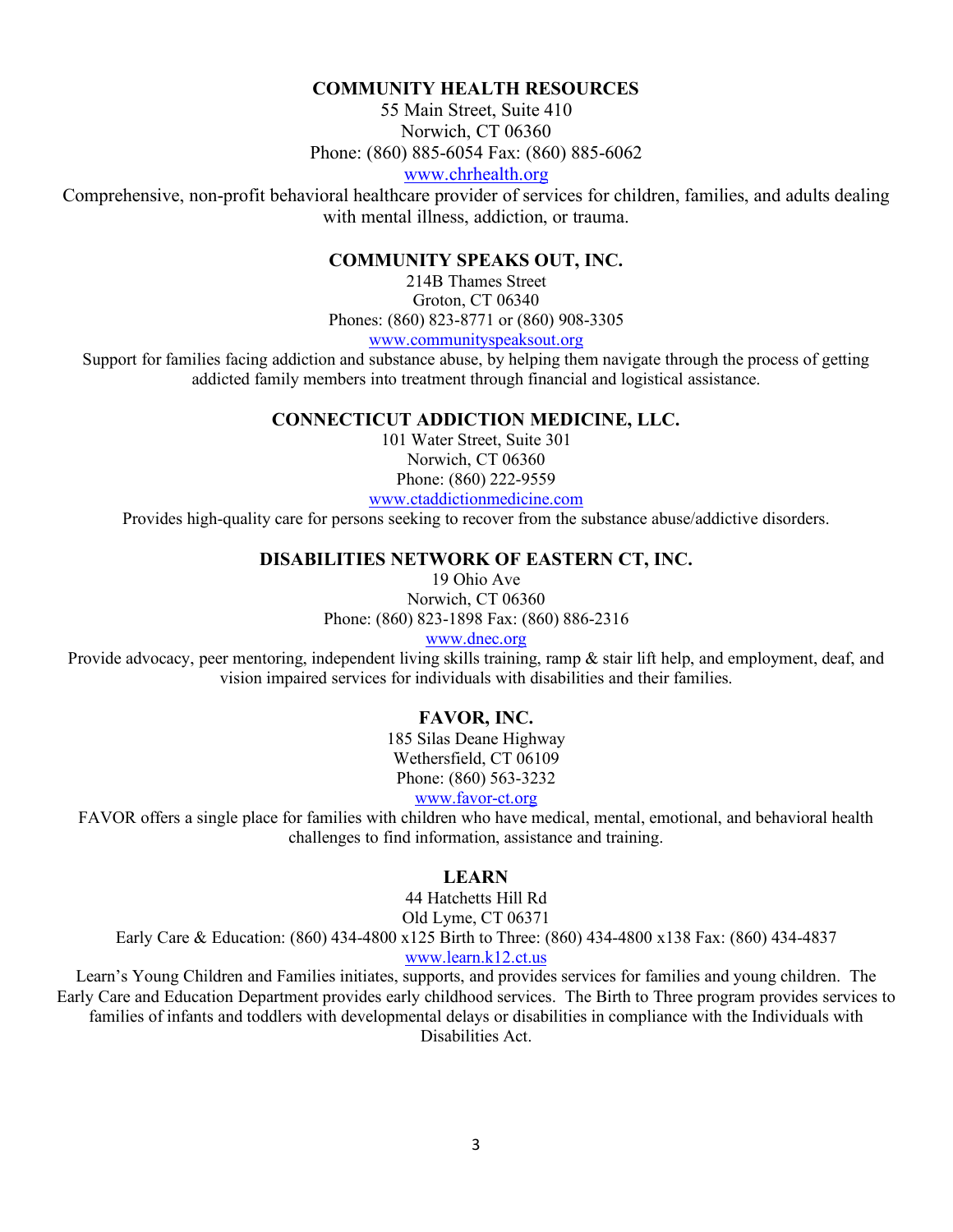#### **MADONNA PLACE**

240 Main Street Norwich, CT 06360 Phone: (860) 886-6600 Fax: (860) 892-5411 www.madonnaplace.org Parenting/Family Support Center

#### **NATIONAL ALLIANCE ON MENTAL ILLNESS (NAMI)**

576 Farmington Avenue Hartford, CT 06105 Phone: (860) 882-0236 Toll Free: 1-800-215-3021 Fax: (860) 882-0240

www.namict.org

Provides support, education, and advocacy to people living with mental illness, their family members, friends, professionals, and the public at large.

#### **NORWICH HUMAN SERVICES**

100 Broadway Room 212 Norwich, CT 06360 Adult and Family Services (860) 823-3778 Fax: (860) 823-3793 Rose City Senior Center (860) 889-5960 Fax: (860) 885-1160

www.norwichct.org

Programs and services include case management assistance, childcare assistance, emergency rent/mortgage assistance, food resources, heat/utility assistance, and relocation assistance.

# NORWICH UNHOOKED

http://norwichunhooked.org

A resource to help connect individuals and families with information, support, and services for substance abuse prevention, intervention, and treatment.

#### NORWICH YOUTH AND FAMILY SERVICES

75 Mohegan Road Norwich, CT 06360 Phone: (860) 823-3782 Fax: (860) 823-6031

www.norwichct.org

Programs include youth development, juvenile justice, family involvement, mental health services, child welfare, teen pregnancy prevention, and community outreach.

#### **NORWICH RECREATION DEPARTMENT**

75 Mohegan Road Norwich, CT 06360 Phone: (860) 823-3791 Fax: (860) 823-3830 www.norwichtct.org/recreation

The recreation department offers a full range of recreational activities for children and adults.

#### **RELIANCE HEALTH, INC.**

40 Broadway Norwich, CT 06360 Phone: (860) 887-6536

www.reliancehealthinc.org

Partners with adults experiencing mental health, addiction, and developmental disabilities to enhance their quality of life. Programs include community rehabilitative services, social rehabilitative services, residential services, outreach services, and continuum of care.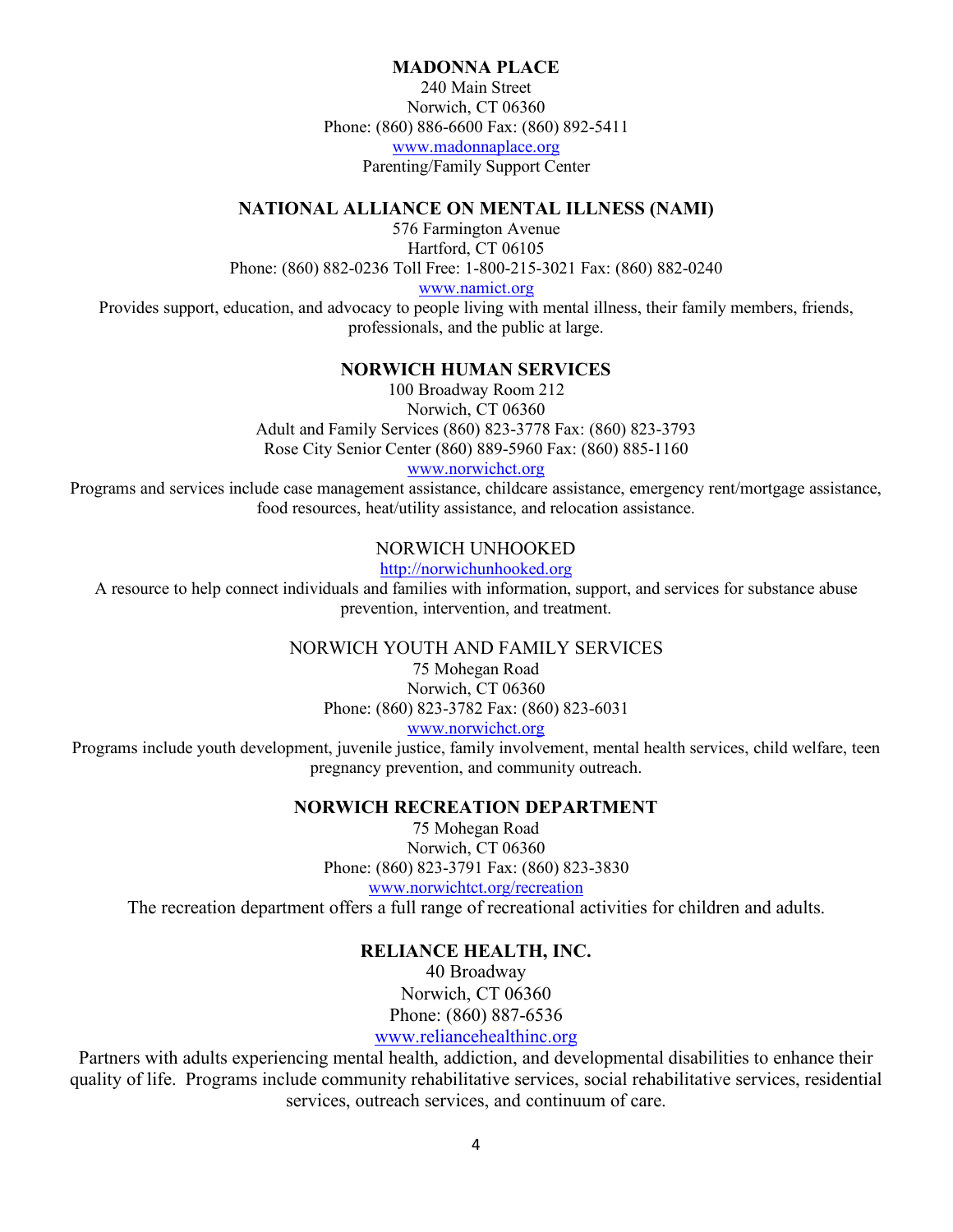#### **SAFE FUTURES**

Norwich Counseling 241 Main Street 2nd Floor, #102 Norwich, CT 06360 Phone: (860) 447-0366 x265 Provides assistant for anyone involved in domestic violence or who was sexually assaulted.

#### **SAFE FUTURES (Main Office)**

16 Jay Street New London, CT 06320 Phone: (860) 447-0366 Fax: (860) 440-3327

www.safefuturesct.org

**24-Hour Hotlines: Domestic Violence (860) 701-6000; Sexual Assault (860) 701-6001 24/7 Crisis Helpline: 1-888-774-2900**

#### **SOUTHEASTERN COUNCIL ON ALCOHOLISM AND DRUG DEPENDENCE, INC.**

Administrative Offices 37 Camp Mooween Road Lebanon, CT 06249 Phone: (860) 886-2495 Fax: (860) 887-0007 www.scadd.org

An organization dedicated to helping people and their families with alcohol and substance abuse problems.

#### **THE CONNECTION, INC.**

100 Roscommon Drive, Suite 203 Middletown, CT 06457 Phone: (860) 343-5500 Toll Free Helpline: 1-855-435-7955 www.theconnectioninc.org Provides family support services, behavioral health services, and community justice services.

THE CONNECTION CENTER FOR BEHAVIORAL HEALTH

101 Water Street Norwich, CT 06360 Phone: (860) 425-5258 Substance use and mental health treatment services.

# **FOOD AND CLOTHING RESOURCES**

## **CATHOLIC CHARITIES**

331 Main Street Norwich, CT 06360 Phone: (860) 889-8346 www.ccfsn.org

#### **FIRST BAPTIST CHURCH OF NORWICH**

239 West Main Street Norwich, CT 06360 Phone: (860) 889-0369 www.fbcnorwich.org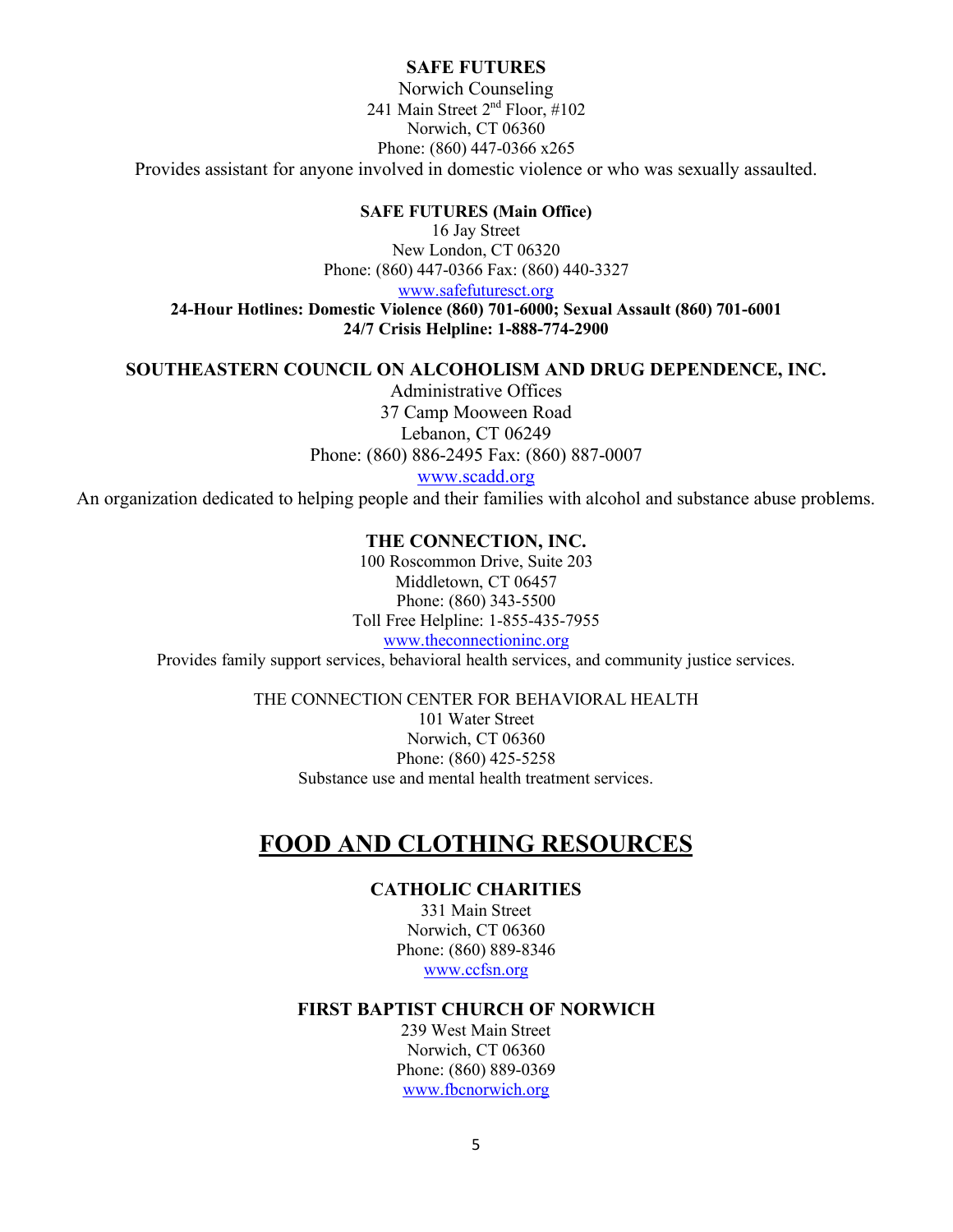#### **GOODWILL STORE AND DONATION CENTER**

201 Salem Turnpike Norwich, CT 06360 Phone: (860) 204-0018 www.goodwillsne.org

#### **MADONNA PLACE**

240 Main Street Norwich, CT 06360 Phone: (860) 886-6600 Fax: (860) 892-5411 www.madonnaplace.org Parenting/Family Support Center

## **SALVATION ARMY**

169 Franklin Street (Temporary location) Norwich, CT 06360 Phone: (860) 889-2329

www.ctri.salvationarmy.org/SNE/Norwich

Food Pantry hours: Tues. 12:30 – 2:30 p.m., Wed. 9:00 a.m. – 2:00 p.m., and Thurs. 9:00 a.m. – 2:00 p.m.

#### **ST. VINCENT DE PAUL PLACE**

120 Cliff Street (temporary location) Norwich, CT 06360 Phone: (860) 889-7374 Fax: (860) 886-0178

www.svdpp.org

Dining room is open for breakfast Monday to Saturday 8:00 a.m. – 10:00 a.m., Lunch 11:30 a.m. – 1:00 p.m. Food Pantry is open Monday & Wednesday,  $1:00$  p.m.  $-3:00$  p.m., Saturday,  $9:00$  a.m.  $-11:00$  a.m. Shower available Monday – Saturday, 7:30 a.m. - 12:00 noon. No laundry at this time.

# **CT STATE AGENCIES & SERVICES**

**CONNECTICUT OFFICE OF EARLY CHILDHOOD**

450 Columbus Blvd. Hartford, CT 06103 Phone: (860) 500-4412

www.ct.gov/oec

Oversees a coordinated system of early childhood care, education, and support.

CONNECTICUT BIRTH TO THREE SYSTEM

450 Columbus Blvd. Hartford, CT 06103 Concerns Support: 1-800-505-7000

www.birth23.org

Assists and strengthens the capacity of families to meet the developmental and health-related needs of infants and toddlers who have delays or disabilities.

#### **DEPARTMENT OF CHILDREN & FAMILIES**

2 Courthouse Square Norwich, CT 06360 Phone: (860) 886-2641 Fax: (860) 892-2964 Provides child-centered, family focused, community based services throughout Connecticut.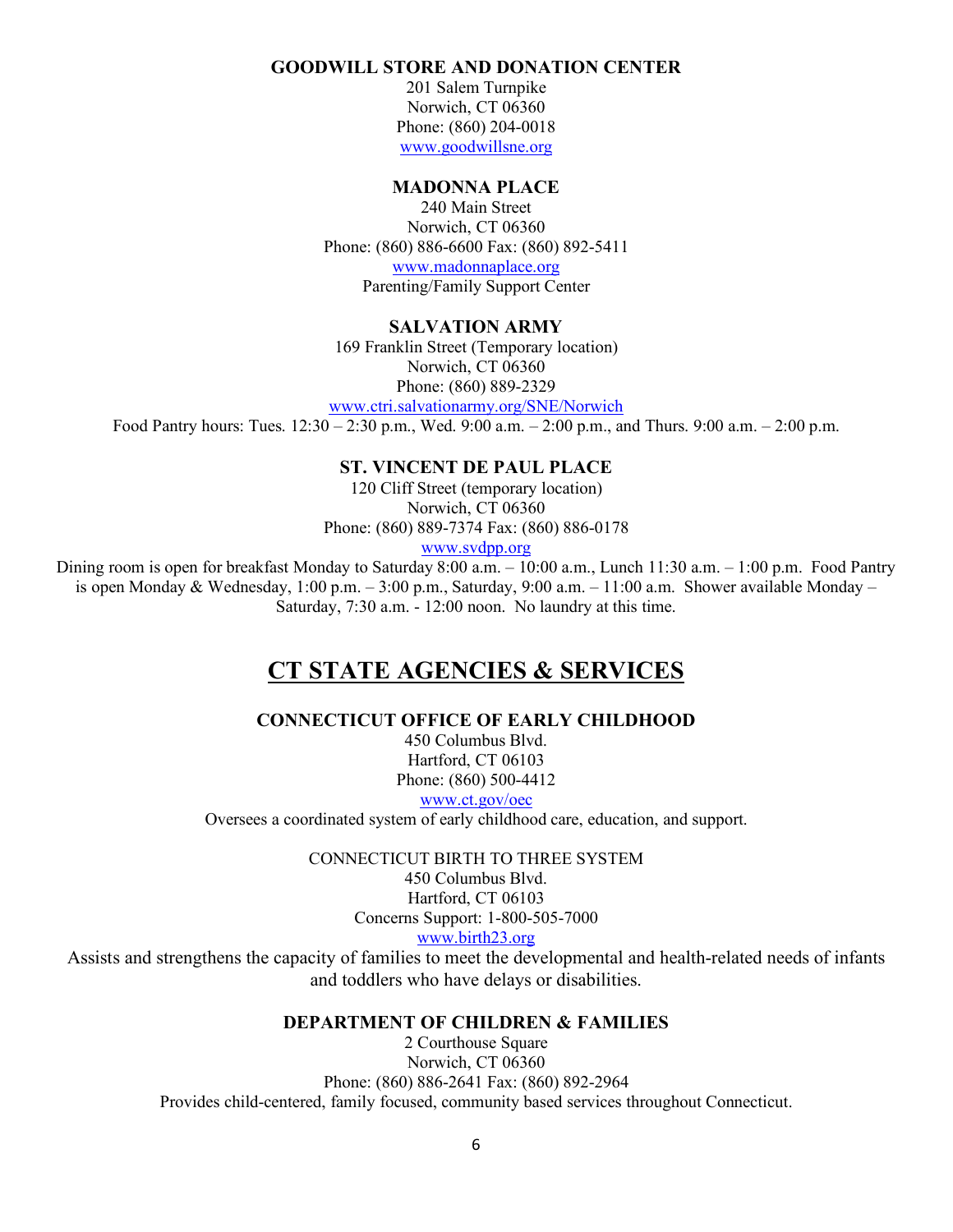**DCF Central Office** 505 Hudson Street Hartford, CT 06106 Phone (860) 550-6300 www.ct.gov/dcf

#### **Child Abuse and Neglect 24-hour Careline: 1-800-842-2288**

#### **DEPARTMENT OF MENTAL HEALTH & ADDICTION SERVICES**

Southeastern Mental Health Authority 401 West Thames St, Building 301 Norwich, CT 06360 Phone: (860) 859-4500 Fax: (860) 859-4797

#### **Emergency Mobile Psychiatric Services Crisis Line (adults): (860) 886-9302**

www.ct.gov/dmhas

Promotes and administers comprehensive, recovery-oriented services in the areas of mental health treatment and substance abuse prevention and treatment.

#### **DEPARTMENT OF SOCIAL SERVICES**

401 West Thames St, Unit 102 Norwich, CT 06360 Toll Free: 1-855-626-6632 Persons with speech or hearing difficulties: 1-800-842-4524

www.ct.gov/dss

Provide services to children, families, adults, people with disabilities and the elderly. Services include health care coverage, child care, child support, long-term care  $\&$  supports, energy assistance, food  $\&$  nutrition aid, and program grants.

#### **SUPERIOR COURT FOR JUVENILE MATTERS**

978 Hartford Turnpike Waterford, CT 06385 Deputy Chief Clerk (860) 440-5880 Fax: (860) 440-5885 Probation Supervisors (860) 440-5890 Fax: (860) 440-5865 www.jud.ct.gov

# **STATE OF CONNECTICUT Network of Care for Behavioral Health**

www.connecticut.networkofcare.org

A web site resource for individuals, families, and agencies concerned with mental/Behavioral health.

# **COUNSELING RESOURCES**

#### **AFFINITY BEHAVIORAL HEALTH, LLC**

108 West Town Street Norwich, CT 06360 Phone: (860) 886-8233 Fax: (860) 886-8029 www.affinitybhllc.com

Provide a broad range of psychological support services. See website for more details.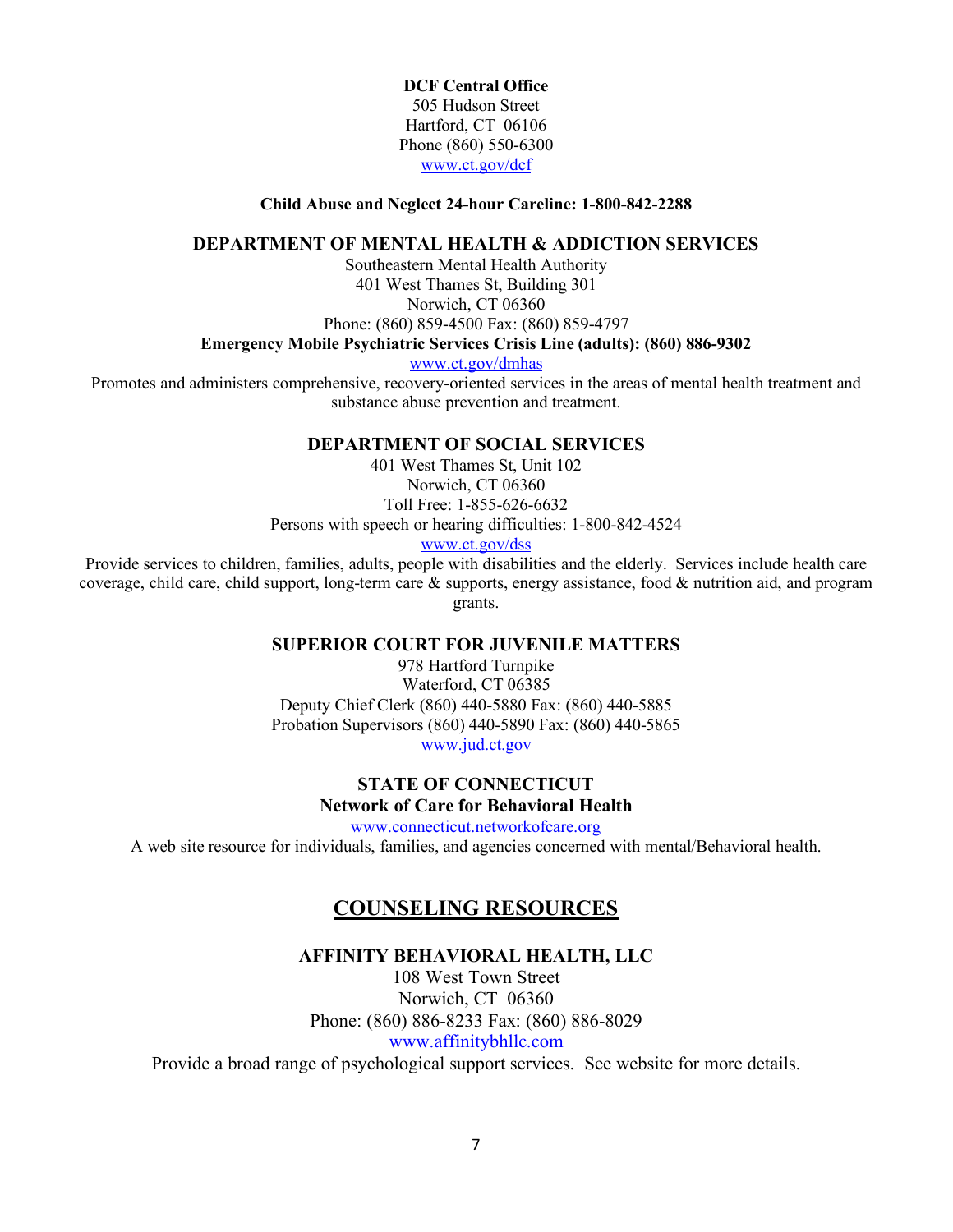#### **ADVANCED OPTIONS, LLC**

567 Vauxhall Street Ext, Suite 201 Waterford, CT 06385 Phone: (860) 439-0237

A psychologist focuses on the evaluation, prevention, diagnosis, and treatment of mental, emotional and behavioral health issues.

# **ALCOHOLICS ANONYMOUS**

**Connecticut General Service Committee**

Phone: 1-866-783-7712 1-855-377-2628 (Spanish)

www.ct-aa.org

Weekly meetings held to help support people trying to stay sober.

#### **AL-ANON/ALATEEN FAMILY GROUPS OF CONNECTICUT**

CT AFG 277 Main St Hartford, CT 06106 Toll Free: 1-888-825-2666 www.ctalanon.org

Referral services to meetings and support groups for those with a drinking problem, or help and mutual support for families and friends of someone with a drinking problem.

#### **ARTWORKS**

49 Church Street Norwich, CT 06360 Phone: (860) 889-2413 Fax: (860) 383-8108 www.artworks4u2.org

Individual, group, and family expressive art therapy using visual arts, movement, music, drama, and creative writing.

#### **CAROL M. LAHAN, LCSW**

276 Scotland Rd Norwich, CT 06360 Phone: (860) 886-2569 Individual practitioner who provides adolescent, individual, and marriage counseling.

#### **CHILD GUIDANCE CLINIC NEW LONDON**

75 Granite Street New London, CT 06320 Phone: (860) 437-4550 Fax: (860) 437-4552

www.childandfamilyagency.org

Provides diagnostic and counseling services to children, ages 3 to 18, who are experiencing emotional and/or behavioral difficulties.

#### **CHRISTIAN COUNSELING CENTER OF SOUTHEASTERN CT**

214A Thames Street Groton, CT 06340 Phone: (860) 287-0962

www.christiancounselingcentersect.org

Couples and marriage consulting, pre-marital consulting, pre-remarriage consulting, family therapy, children's therapy – 9 years old and up.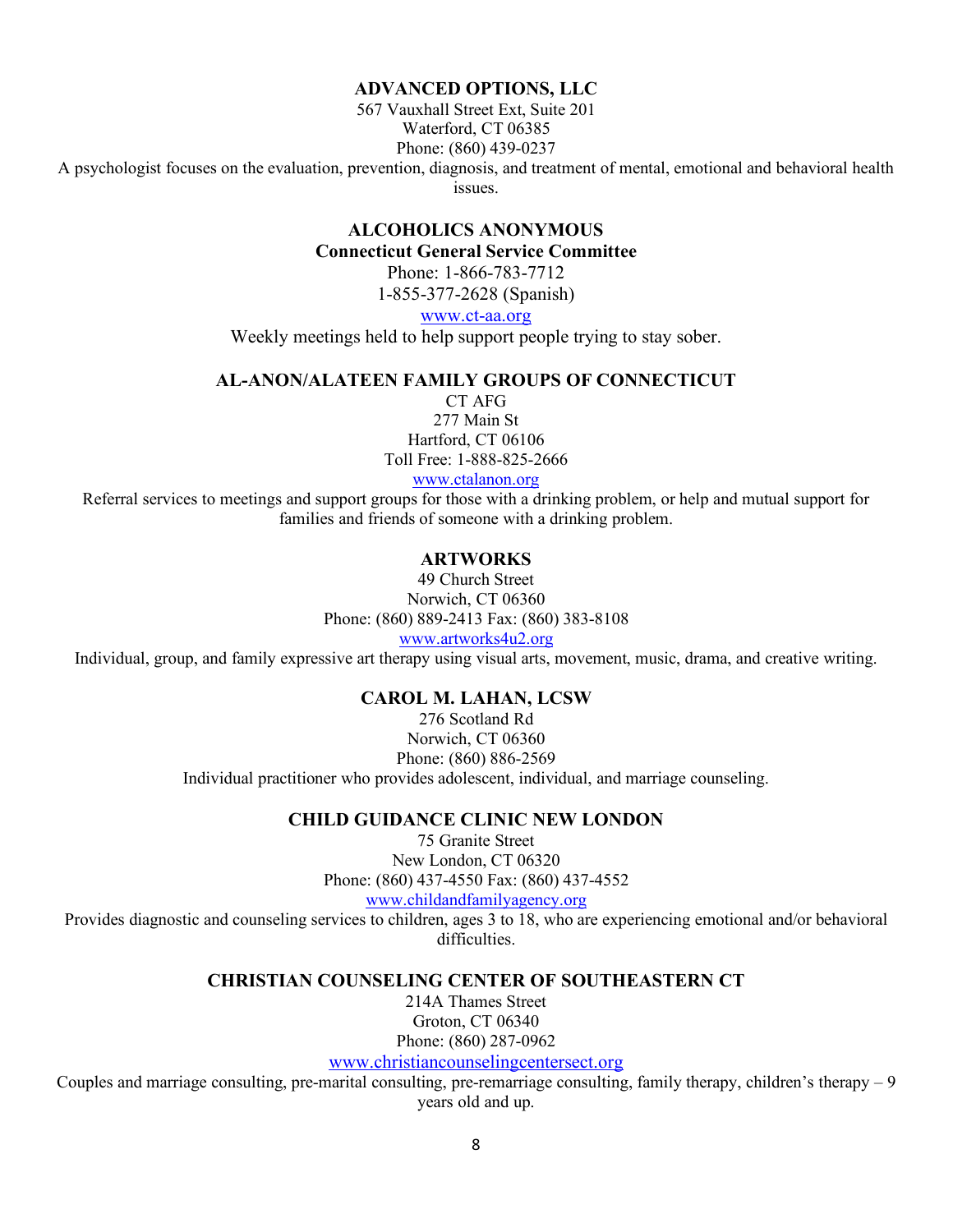#### **COMPREHENSIVE PSYCHIATRIC CARE**

200 West Town Street Norwich, CT 06360 Phone: (860) 886-1508

www.cpccare.com

Services include Individual Therapy, Medication Management/Psychopharmacology, Diagnostic Assessment, Couples Counseling, Family Therapy, Child Therapy, Substance Abuse Treatment, Parent Consultation, and Group Therapy.

#### **CONNECTICUT BEHAVIORAL HEALTH ASSOCIATES, P.C.**

22 Case Street Norwich, CT 06360 Phone: (860) 823-1399 Fax: (860) 823-1170 www.ctbehavioralhealthassociates.com

Services include Individual and family therapy, and medication evaluation and management.

#### **JOY HOLISTIC COUNSELING, LLC**

Barbara Savage Anderson, LCSW 1807 Center Groton Rd Ledyard, CT 06339 Phone: (860) 464-9384 Individual practitioner offering individual, couples and family therapy for clients from adolescence to 70 years of age.

#### **NORWICH PSYCHIATRIC CENTER**

108 New London Turnpike, Suite 1 Norwich, CT 06360 Phone: (860) 889-3052 Psychiatry, medication management, depressive disorders, post-traumatic stress.

#### **SCHAPEROW PSYCHOLOGY CENTER & ASSOCIATES**

567 Vauxhall St Ext, Suite 207 Waterford, CT 06385 Phone: (860) 447-2047 They offer psychotherapy and counseling to individuals, families, couples, and children ages two and up. They also offer psychological and educational testing.

#### **SELECT BEHAVIORAL HEALTH, LLC.**

72 New London Turnpike Norwich, CT 06360 Phone: (860) 886-8122 Fax: (860) 889-7255 Services include psychiatric evaluation, medication management, and psychotherapy and counseling.

#### **SUSAN K. FORD-MACDUFF, LMFT**

215 West Town Street Norwich, CT 06360 Phone: (860) 892-4099 Individual practitioner offering individual, couples, and family therapy to all age groups.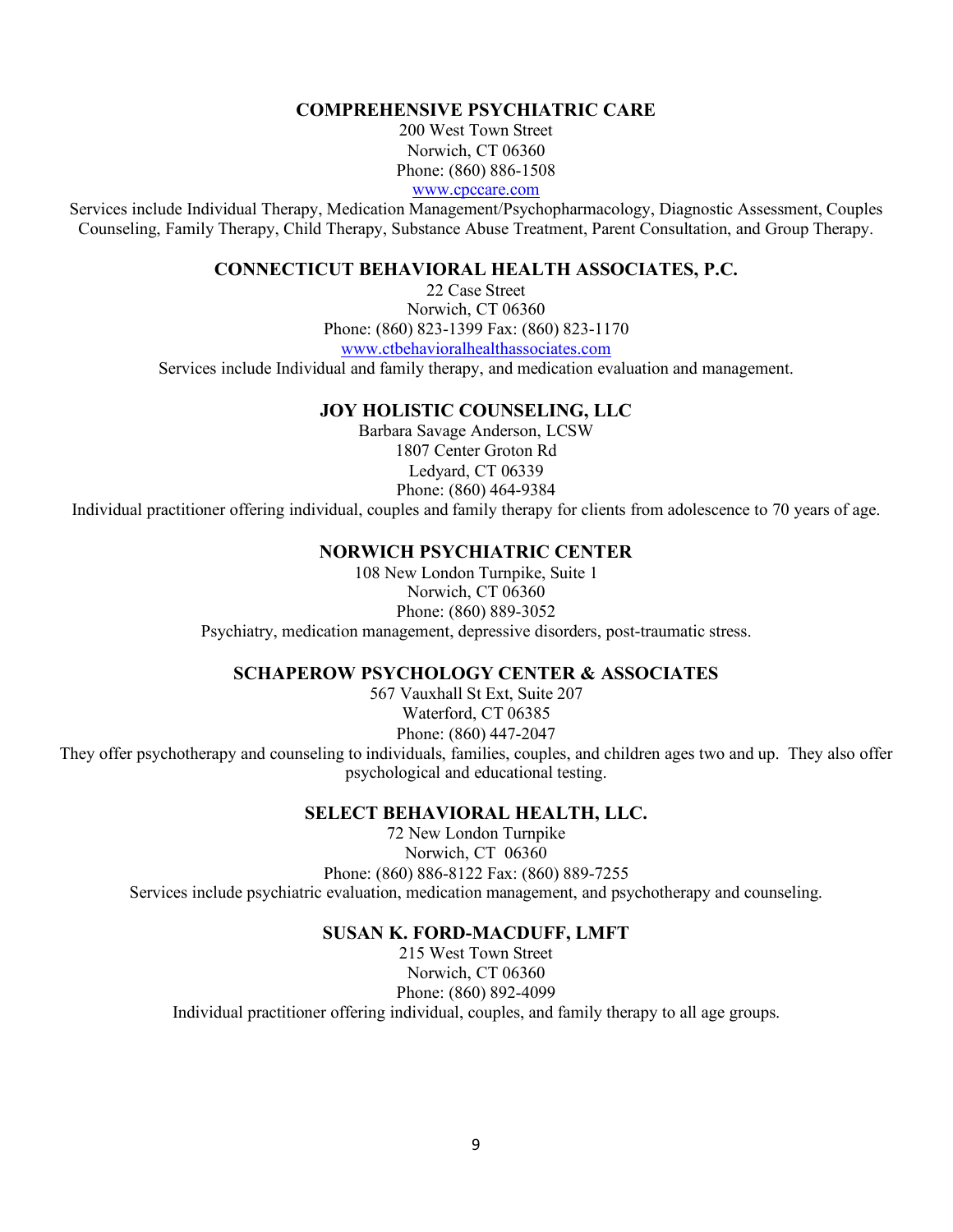#### **THE COVE CENTER FOR GRIEVING CHILDREN**

250 Pomeroy Ave Suite #107 Meriden, CT 06450 Phone: (203) 634-0500 Toll Free: 1-800-750-2683

www.covect.org

They provide family and school-based programs utilizing the peer support group concept for helping children, teens, and families work with their unresolved grief due to the death of someone significant in their lives and other traumatic losses.

# **COMPREHENSIVE COMMUNITY RESOURCES**

**2-1-1**

**or 1-800-203-1234**

**www.211ct.org**

A simple call to 2-1-1 connects you to a trained call specialist who can provide information and referrals to critical health and human services in their community. They also provide crisis assistance.

#### **CHILD AND FAMILY AGENCY OF SOUTHEASTERN CONNECTICUT**

255 Hempstead Street New London, CT 06320 Phone: (860) 443-2896 Fax: (860) 442-5909 www.childandfamilyagency.org

Their programs deal with the prevention of child abuse, the treatment of family violence, teen pregnancy, children's health care, childcare, parent education, and children's mental health. They operate School Based Health Centers in many schools.

## **LAWRENCE AND MEMORIAL HOSPITAL- BEHAVIORAL MEDICINE**

365 Montauk Ave New London, CT 06320 Phone: (860) 442-0711 www.lmhospital.org

The Ambulatory Psychiatric Services unit, out-patient behavioral health, offers three treatment programs. The Intensive Out-Patient Program provides group psychotherapy services to adults. The Dialectical Behavioral Therapy is a cognitive behavioral treatment approach offered to adolescents and adults through a group therapy model. Outpatient counseling is offered through several primary care providers in New London County.

#### **NATCHAUG HOSPITAL/INPATIENT TREATMENT**

189 Storrs Road Mansfield, CT 06250 Phone: (860) 456-1311 Toll Free: 1-800-426-7792

www.natchaug.org

Provides a wide range of Inpatient and Outpatient psychiatric, psychological, and substance abuse treatment for children, adolescents, and adults.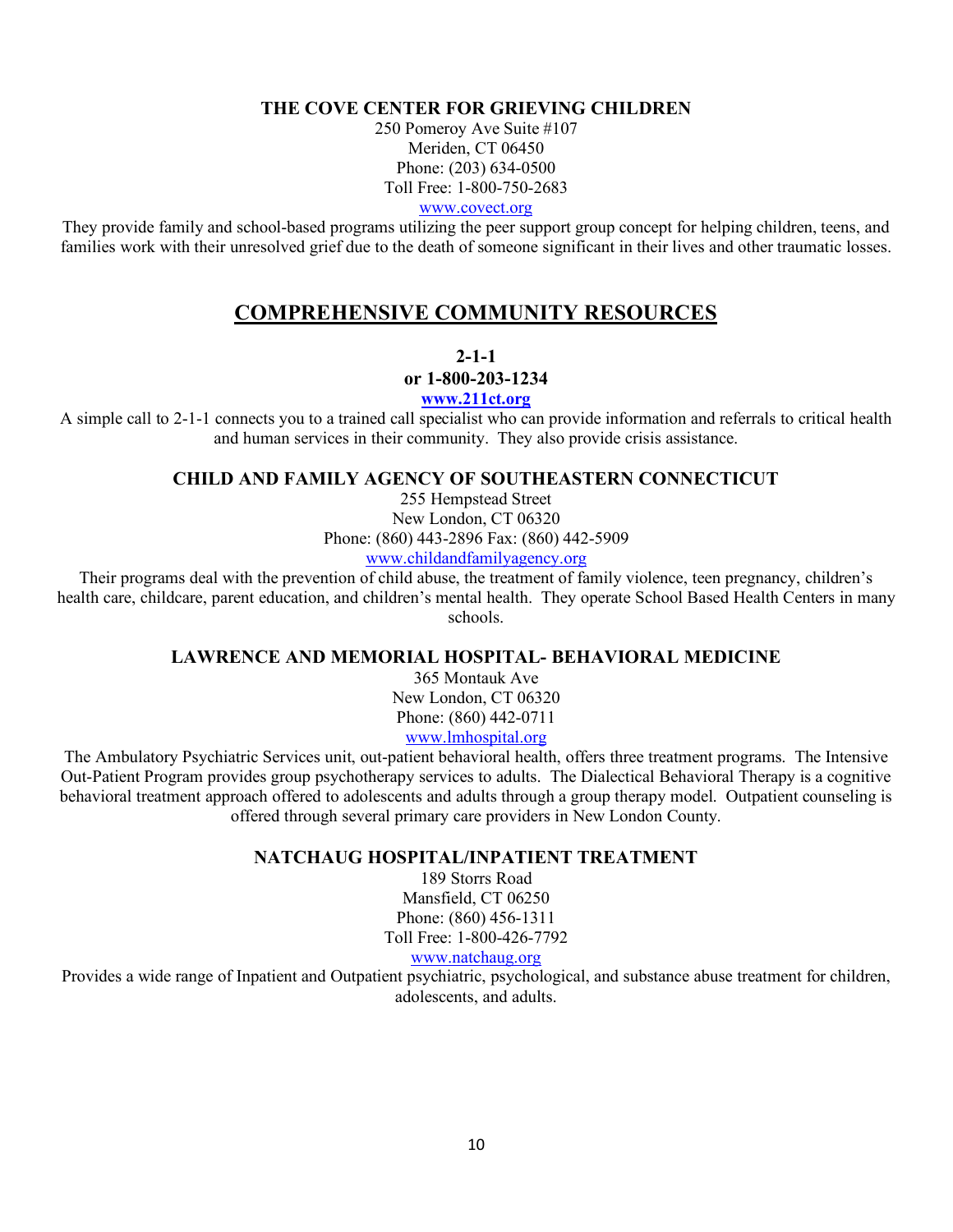#### **NATCHAUG HOSPITAL/JOSHUA CENTER THAMES VALLEY**

11A Stott Ave Norwich, CT 06360 Phone: (860) 823-5320

www.natchaug.org

Partial Hospitalization Program, Intensive Outpatient Services, Extended Day Treatment and Clinical Day Treatment programs. Treats children 6 to 17 years old who are struggling with psychiatric or substance abuse issues, but do not require inpatient care.

#### **PROJECT COURAGE**

251 Main Street, Suite 101 Old Saybrook, CT 06457 Phone: (860)-388-9656 Fax: (860)388-9463 http://projectcourageworks.com

Substance abuse recovery center offering a wide range of services for adolescents and young adults.

#### **THAMES VALLEY COUNCIL FOR COMMUNITY ACTION, INC. (TVCCA)**

1 Sylvandale Road Jewett City, CT 06351 Phone: (860) 889-1365 Fax: (860) 885-2738

#### www.tvcca.org

Provides a broad spectrum of comprehensive services to individuals and families. These services include energy assistance, education, employment, food & nutrition, including the meals on wheels program, housing, financial, and case management services.

#### **TVCCA**

401 West Thames Street, Unit 201 Norwich, CT 06360 Phone: (860) 889-1365 www.tvcca.org

# **UNITED COMMUNITY & FAMILY SERVICES**

Community Health Center 47 Town Street Norwich, CT 06360 Phone: (860) 892-7042

www.ucfs.org

Adult & Pediatric primary care, Women's Health Services, Geriatrics, Foster Care Clinic, Healthy Start, Access to Care Specialist, Dental Services, Medical Home Initiative, and Outpatient Behavioral Health.

Community Based Behavioral Health Services 77 East Town Street Norwich, CT 06360 Phone: (860) 892-7042 Care Coordination Referral: (860) 822-4176 Programs: Caregiver Support Team, Intensive Family Preservation, Triple P-Positive Parenting, Multidimensional Family Therapy, EMPS-Crisis Intervention, Family Based Recovery, Child First, Early

Childhood Consultation Partnership, and Care Coordination.